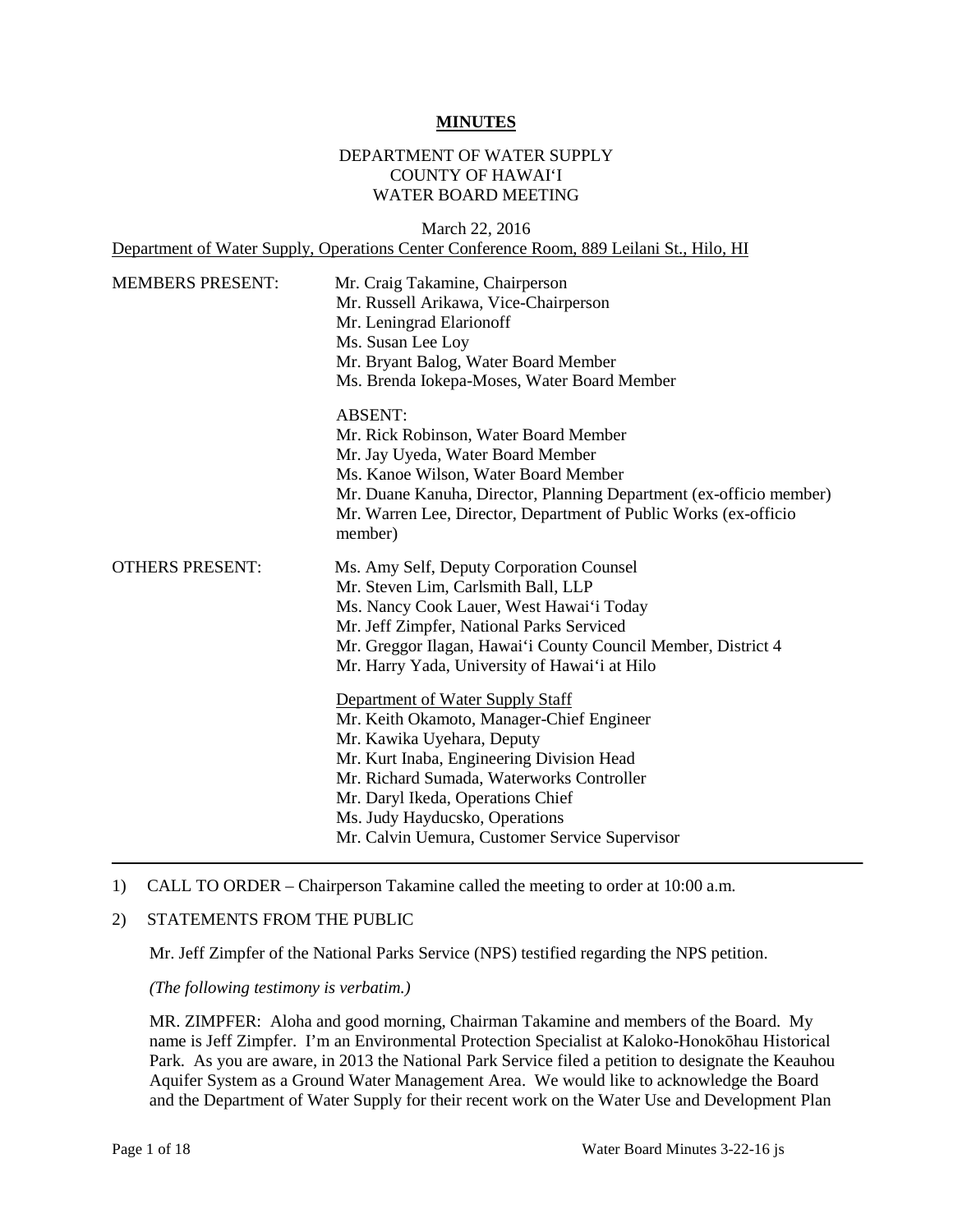update. We're particularly grateful that it appears that the Department of Water Supply is planning between the National Park Service, the Department of Water Supply, and the Commission on Water mahalo and thank you for this opportunity to provide testimony. to only accept high-level wells considerably south of the Park. We also want to share an observation that we've made…uh… The reoccurring Item on today's Agenda, Item 7(F), refers to mediation. We would note the current status of the petition includes ongoing productive dialogue Resource Management…but there is no active mediation that has occurred on this matter… So,

CHAIRPERSON TAKAMINE: Thank you, Mr. Zimpfer. Up next we have Councilman Greggor Ilagan, District 4.

## *(Mr. Ilagan testified regarding home improvement incentives and the potential future for catchment. The following testimony is verbatim.)*

 MR. ILAGAN: Good morning, Chairperson Takamine, and also members of the Water Board. I just want to say thank you for allowing me to speak today. I have two subjects that I just want to inform…and also, the reason why I gave everybody my card is because I would like to get your feedback. And the first issue is the potential of catchment systems, especially on the East Side. feedback. And the first issue is the potential of catchment systems, especially on the East Side.<br>There…one of the issues that has been in the Puna area is the rat-lung worm disease. And one of the of the water…rain level…that we have here, we can use catchment to an extreme, to where we can looking to a home improvement incentive program, and as you…most of the people here…are well aware…and it's not a secret…that there is a lot of unpermitted structures, especially in the Puna area. And I want to start giving incentives of why we should be permitted. And one of the ways I'm looking to handle it, is to be able to provide one month free permitting on home improvements. though if it's a free process in the Building Code…I mean, the Building Department…it's still would be a solution. But I'm mentioning this because you bring a different expertise that I might solutions that was brought up to me is modifying the catchment system, to make sure there's none of the worms in the system. Now, I am not here to specifically work on that issue…but looking to explore where catchment could be properly used, or public use, on the East Side. I feel that because really benefit from it. So that's one, and I would like to get your feedback on that. Second is, I am And I know the challenge has been the engineering stamps and the architect stamps, where even expensive to get those stamps. Um…possibly…to contract them out, and also having them free not be able to understand and grasp… And so, I would like to bring this in (sic) your table, and if you have any input, you have my card. Please share them with me. Thank you.

 CHAIRPERSON TAKAMINE: Thank you, Councilman. We have one last statement from the public. Steven Lim, representing 1250 Oceanside LLC.

## (*The following testimony is verbatim.)*

 MR. LIM: Good morning, Mr. Chairman, members of the Board. I made a submittal just yesterday, and it wasn't intended for you to absorb the submittal at this time, but just wanted to do a preview, Amendment in December. Part of that…and I'll attach all of this stuff so you don't have to dig (around) too much… Uh, part of that, as you'll see in your transcript…that Page 20 was the trade- water agreement… But the trade-off was that we would then spend the money to get the water to the DWS system, and we wouldn't have to spend it for the irrigation well. So that's what this in the hopes that we can continue to work on our Landscape Master Meter Agreement with the DWS staff and the Corporation Counsel. This is an outshoot (sic) of our action...er, your action on the  $4<sup>th</sup>$ off for Oceanside agreeing to do the, uh um, the uh um…the Increment 1 Improvements, to basically take the water from the well in to the DWS tank…was that they would be able to get an irrigation agreement…that we sent to you a draft of…intends to do… And we had initial discussions with staff and the Corporation Counsel, and we think, like they do, that it should come back to the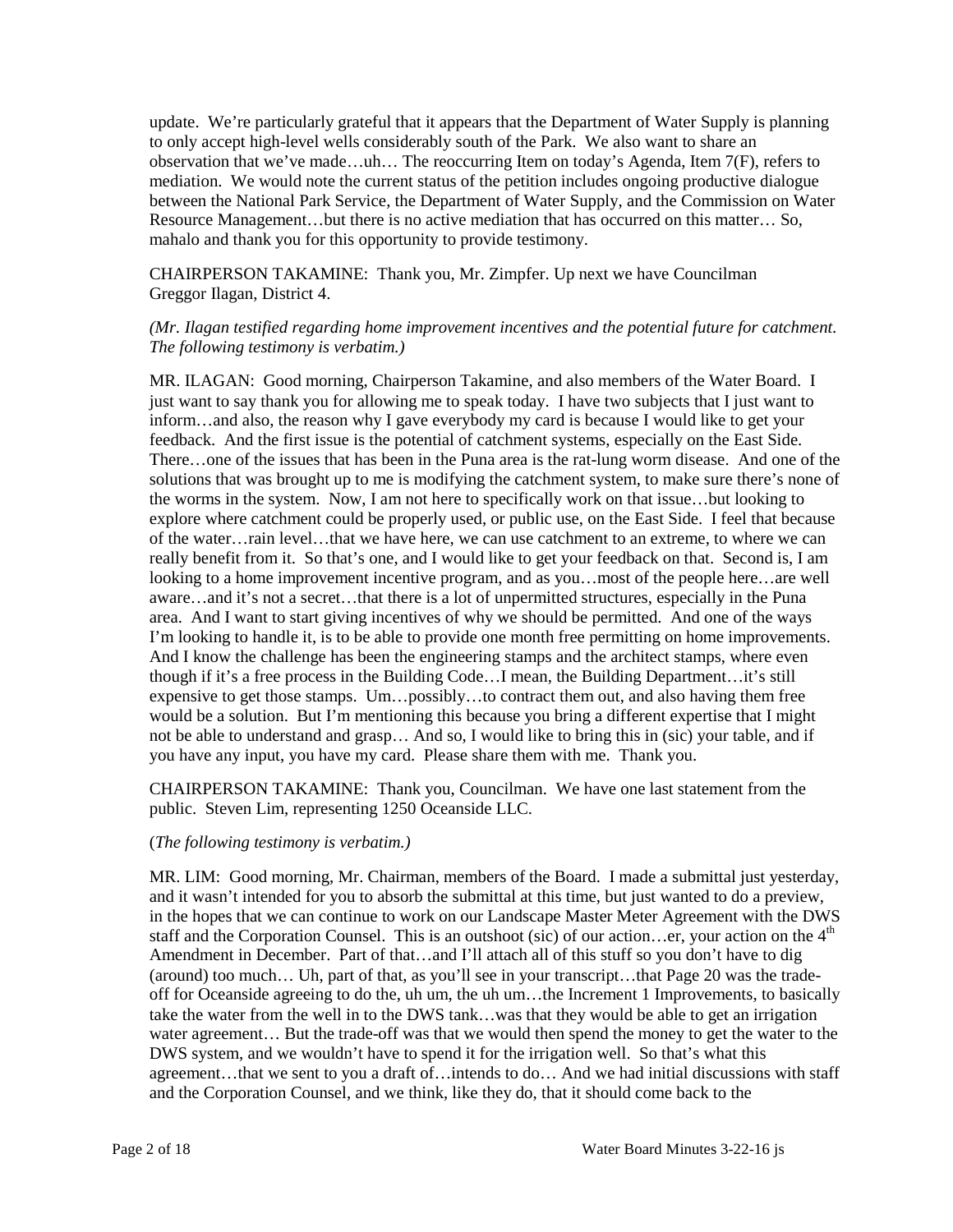meter agreement just says that the Department is setting...you know…we'll let you use the water for happen... And it's a really simple agreement... And ours is not too much more... It's just two different elements: the first is that, um, we wanted to be assured that…because if we're not gonna else… Or if the well servicing Hokulia's irrigation water goes down, we get taken down pro rata to worry about being singled out because they're a big user or something like that. The other irrigation water, we wanna be able to have a stake in the agreement that says that we can use the submit that to the Water Board and the Corporation Counsel for their final action. So I think that the first two elements are already approved, and this would be the third element. And once that's done, those in. Thank you very much. Board…because it's not a standard landscape irrigation agreement… Usually, your landscape water irrigation, but we can cut you off at any time. And you indemnify us, ready if any bad things have the irrigation well that takes two months to drill, and get it into the ground…um…that if a drought happens, that Oceanside's allocation for irrigation gets taken down pro rata with everybody with everybody else who's getting water from that well, so it's not a situation where Oceanside has element that we added that's different from the standard agreements is that we wanna have an understanding that, without any guarantees by the Department that we…that they're gonna provide allocation that Oceanside would get…for potable water for irrigation… So basically, you know, having the understanding that we can use the full allocation. So we'll be submitting formal submittal… I'm gonna work with the staff and with the Corporation Counsel…and hopefully get you an agreement that we don't have to argue about, at the next meeting in April. We're gonna try to dovetail the submittal of the  $4<sup>th</sup>$  Amendment...the other agreement regarding the exchange of the 50 water units with Kalukalu Properties…and this irrigation agreement, all at the same time, and then our clients are good to go. So I ask for your support, and if you've got any comments on the…, or if the Manager has any comments, then we'd like to understand those now, so we can try to draft

MR. ELARIONOFF: Mr. Chair, are we allowed to take questions?

## CHAIRPERSON TAKAMINE: No.

## MANAGER-CHIEF ENGINEER: No.

CHAIRPERSON TAKAMINE: Thank you, Mr. Lim.

3) APPROVAL OF MINUTES

 The Chairperson entertained a Motion to approve the Minutes of the January 26, 2016, Public Hearing on the Power Cost Charge, and the Minutes of the regular Water Board meeting on February 23, 2016.

ACTION: Ms. Lee Loy moved to approve; seconded by Mr. Balog; and carried unanimously by voice vote.

#### 4) APPROVAL OF ADDENDUM AND/OR SUPPLEMENTAL AGENDA

None.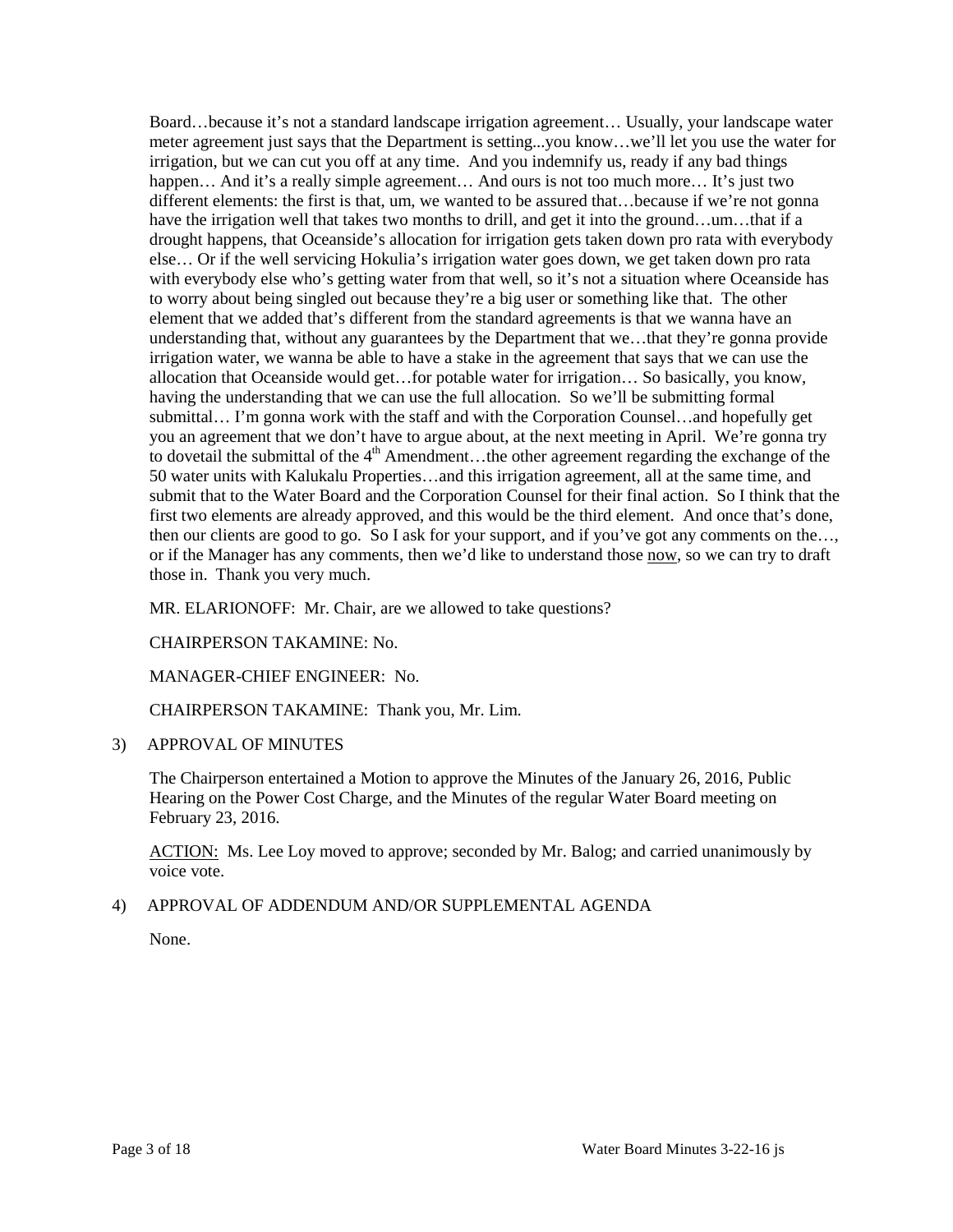## 5) SOUTH KOHALA:

# A. **SERVICE BID NO. 2016-06, PRICE AGREEMENT TO PROVIDE WATER TREATMENT PLANT OPERATOR SERVICES AT THE WAIMEA WATER TREATMENT PLANT (ON AN AS-NEEDED BASIS) FOR THE DEPARTMENT OF WATER SUPPLY:**

 This bid was to be used to establish a price agreement to provide a Grade 4 Operator to run the Waimea Water Treatment Plant on an as-needed basis.

No bids were received at the bid opening date of March 10, 2016 at 2:00 pm.

 Since no bids were received for SERVICE BID NO. 2016-06, PRICE AGREEMENT TO WATER SUPPLY, it was recommended that the Board allow staff to seek other options to PROVIDE WATER TREATMENT PLANT OPERATOR SERVICES AT THE WAIMEA WATER TREATMENT PLANT (ON AN AS-NEEDED BASIS) FOR THE DEPARTMENT OF provide the necessary services, including alternate methods of procurement according to Procurement rules.

MOTION: Mr. Arikawa moved to approve; seconded by Ms. Lee Loy.

 amid ongoing dry conditions and the fact that one of DWS's wells in Waimea is out of service. step is to resort to alternate forms of procurement. If the Grade 4 were to go out on unexpected leave, DWS would face an emergency situation, whereby Waimea town, Āhualoa, and portions of Kawaihae Road would not have adequate water. That is why DWS is looking for somebody to The Manager-Chief Engineer noted that DWS has been looking at several contingency plans, One contingency plan involved securing a private entity to provide treatment plant operator services. DWS currently has only one Grade 4 Treatment Plant Operator, the level required to run the plant. The fear was that the sole Grade 4 would have to go on leave at some point, the Manager-Chief Engineer said. DWS did not receive any bids for this procurement, so the next fill those needs as a treatment plant operator, on an emergency basis.

 emergency; he suggested that there might be qualified people on Maui, Kaua'i or on Oahu. Mr. Arikawa asked if DWS could get someone from another County to help in case of

The Manager-Chief Engineer said that this contract would have involved a third party to secure those kinds of services, instead of DWS going directly to those individuals. DWS will explore all options. The Department is in active recruitment for a position for the Treatment Plant as well.

Ms. Lee Loy asked if this position requires a specific license from the Department of Health.

The Manager-Chief Engineer said yes.

Mr. Elarionoff asked whether it was a matter of lacking *adequately-treated* water, rather than adequate water.

The Manager-Chief Engineer said that DOH would probably have restricted DWS from even providing water, if DWS did not have a properly-certified (i.e., Grade 4) treatment plant operator operating the system. Without the water from the Waimea Treatment Plant, DWS only would have the Waimea well water, and the capacity of that Waimea well, he said.

Mr. Elarionoff said he understood now.

The Manager-Chief Engineer said that DWS would have to shut down the plant.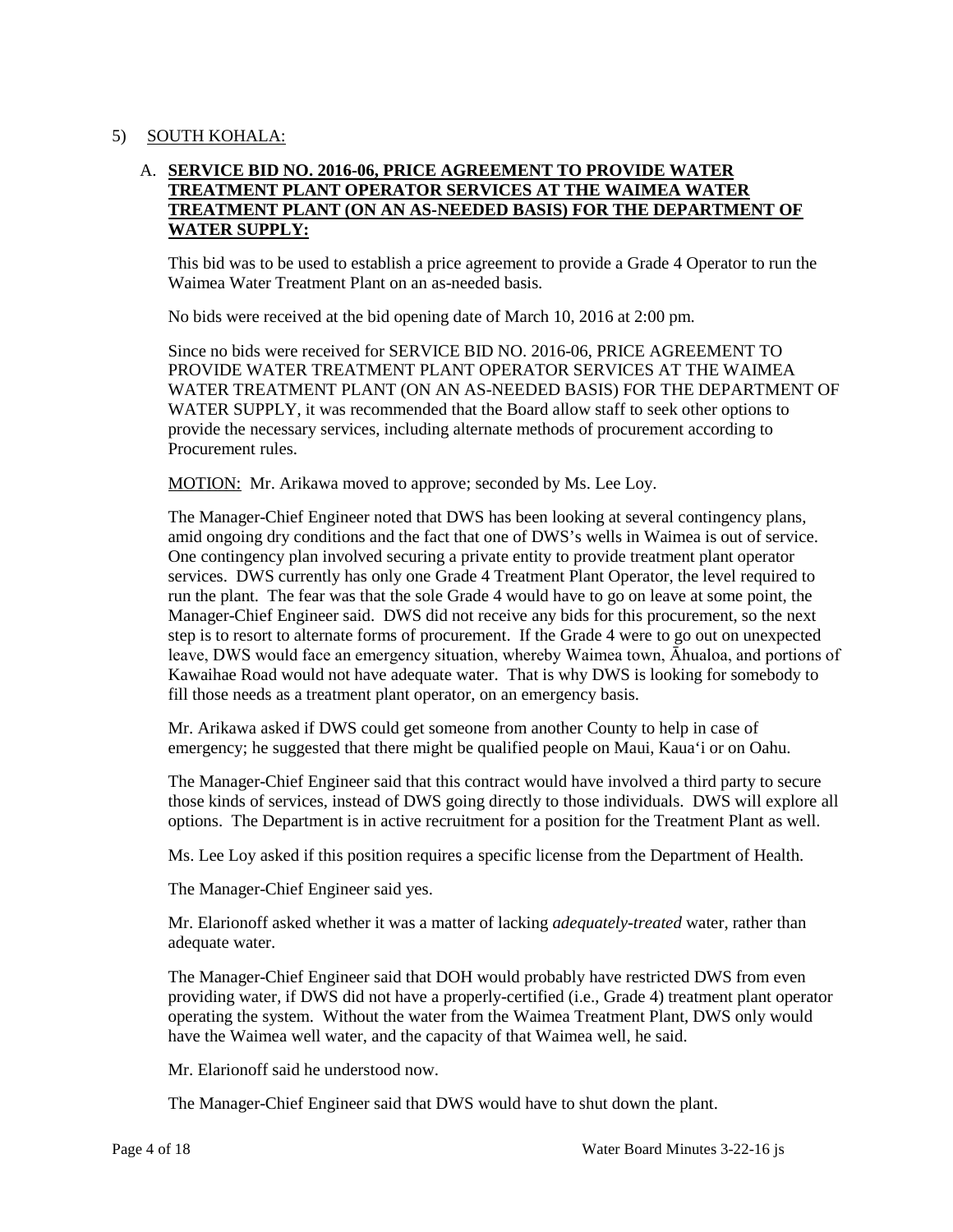Mr. Elarionoff asked if there were any such thing as automated equipment to run the plant. He wondered if the treatment plant operator died today, DWS would be stuck.

The Manager-Chief Engineer confirmed this.

Mr. Balog asked if there were training opportunities within DWS.

 The Manager-Chief Engineer said that DWS is working on that very thing right now. DWS just recently completed an audit with County Human Resources, and DWS plans to recruit for a Treatment Plant Operator trainee position. DWS is using existing positions, and is downgrading them: one position to a trainee, and one position to an assistant treatment plant operator. DWS will hopefully be able to recruit people with the proper certification. The assistant position only calls for a Grade 2, and the trainee is basically someone with a mechanical background who could learn on the job how to operate the plant.

 Ms. Iokepa-Moses asked if the assistant would qualify as a replacement in case of an emergency; she asked if somebody with a higher Grade would be needed instead.

The Manager-Chief Engineer said that the person would need to be a Grade 4.

Mr. Balog asked how long there was only one Grade 4 person.

The Manager-Chief Engineer said it had been about two years, but he then said that actually one other person with a Grade 4 had been on board, but that person had resigned fairly recently.

The Deputy said the person resigned a couple of months ago.

Mr. Balog said that maybe DWS should aim for three people with Grade 4.

 involving the Waimea Treatment Plant, i.e., the Waimea Treatment Plant Upgrade, whereby The Manager-Chief Engineer said that that would actually be in line with the other project membrane filtration would be introduced. That project would call for a lower Grade of operator.

The Deputy said it would call for a Grade 2.

Mr. Balog said that would be a lot easier to recruit for.

The Manager-Chief Engineer said yes, in terms of personnel requirements.

ACTION: Motion carried unanimously by voice vote.

## 6) SOUTH KONA:

# A. **4th AMENDMENT TO WELL SITE DEVELOPMENT AGREEMENT, 1250 OCEANSIDE (HŌKULIA) WELLSITE DEVELOPMENT AGREEMENT - UPDATE:**

 executed contract ready for execution by DWS and the Board. That is where matters stand, he The Manager-Chief Engineer said there have been several months of discussion by the Board of the  $4<sup>th</sup>$  Amendment, and now the ball is in Oceanside's court; DWS is waiting to receive the said.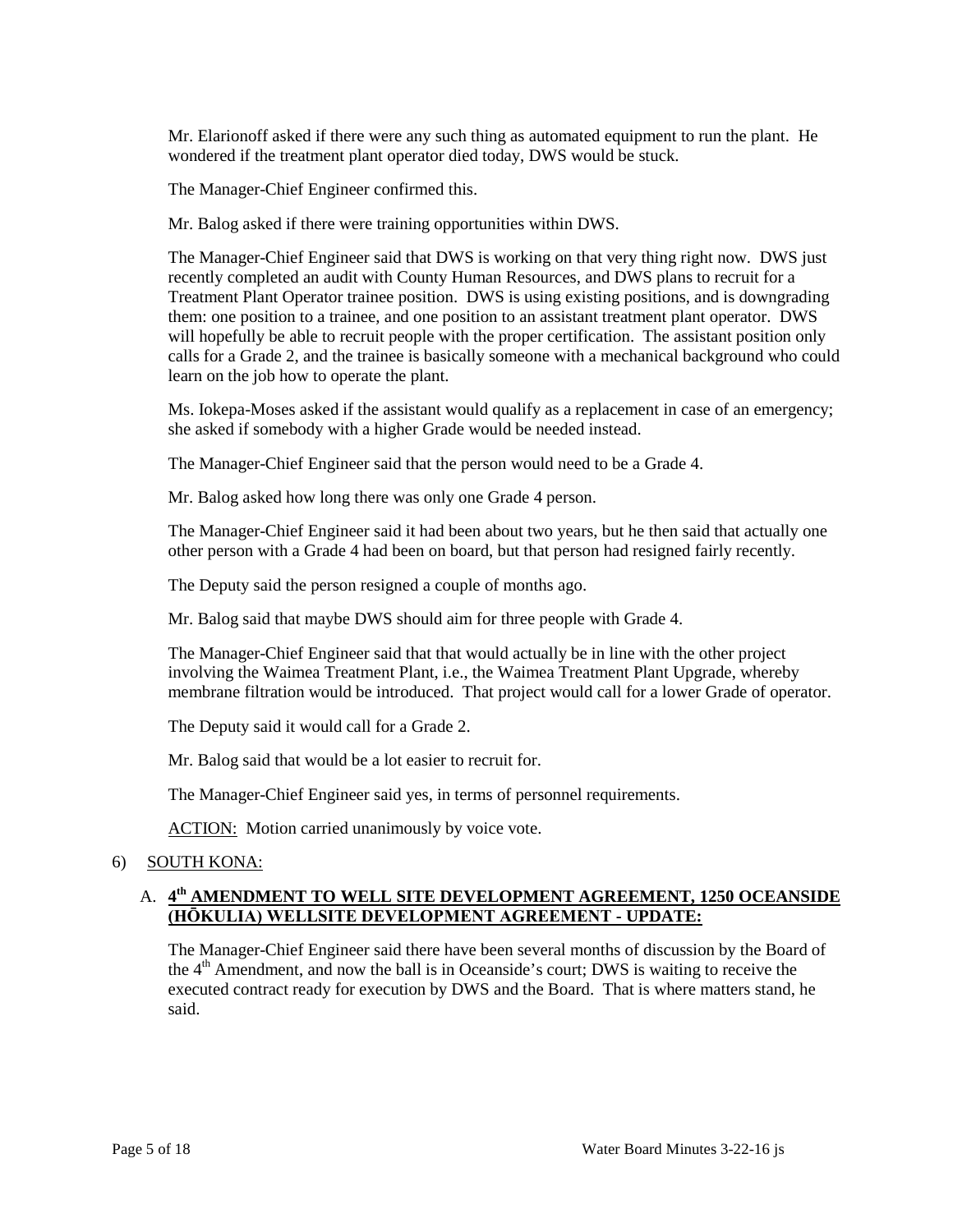## 7) MISCELLANEOUS:

## A. **DEDICATIONS:**

 The Department has received the following documents for action by the Water Board. The water systems have been constructed in accordance with the Department's standards, and are in acceptable condition for dedication.

## **1. GRANT OF NON-EXCLUSIVE EASEMENT AND BILL OF SALE**

Grantor: University of Hawai'i Final Inspection: TBD UH Hilo Water Infrastructure Improvements (for Access and Waterline Improvements) Tax Map Key: (3) 2-4-001:122 Water System Cost: \$840,276.00

#### Grantor: University of Hawai'i Final Inspection: TBD **2. GRANT OF EXCLUSIVE EASEMENT AND BILL OF SALE**  UH Hilo Water Infrastructure Improvements (for Well Site Improvements) Tax Map Key: (3) 2-4-001:122 Water System Cost: \$1,634,375.00

The Manager-Chief Engineer recommended that the Water Board accept these documents subject to the approval of the Corporation Counsel, and that either the Chairperson the Vice-Chairperson be authorized to sign the documents.

MOTION: Ms. Lee Loy moved to approve; seconded by Mr. Arikawa.

The Manager-Chief Engineer said this Item involves a new source well in Hilo; as he spoke Mr. Inaba displayed the area in question as it appears on Google Maps.

 Extension, and installed the waterline to the reservoir there. Mr. Inaba explained that UHH developed the well on the Hāmākua side of the Puainako Street

 The Manager-Chief Engineer noted that the subdivision next to the wellsite is Sunrise Estates. He pointed out on the map the area where the well and the control buildings are located; a transmission line runs along an L-shaped access road and easement that Mr. Harry Yada, the UHH property manager, worked on with Ms. Self and the UHH attorney.

 Mr. Inaba said that the exclusive easement in this Item is the wellsite, and the non-exclusive easement is the access road and the pipeline, which cuts across to the tank.

Mr. Elarionoff asked why this site was chosen.

 nearby Sunrise Estates subdivision. The new wellsite needed to keep a distance of about 1,000 Mr. Yada said that there were a number of considerations, especially regarding cesspools in the feet away from the nearest cesspool, under Department of Health rules. UHH wanted to minimize the distance from the wellsite to the tank, and maintain the required distance from the cesspools.

Mr. Arikawa asked when the final inspection would take place.

 the equipment for the chlorination, and test the transmitter for transmitting information from the reservoir to the wellsite, etc. Mr. Inaba said that assuming that this Item is approved by the Board today, the inspection will be scheduled right after this meeting. The contractor will put the water into the system, and then test

ACTION: Motion carried unanimously by voice vote.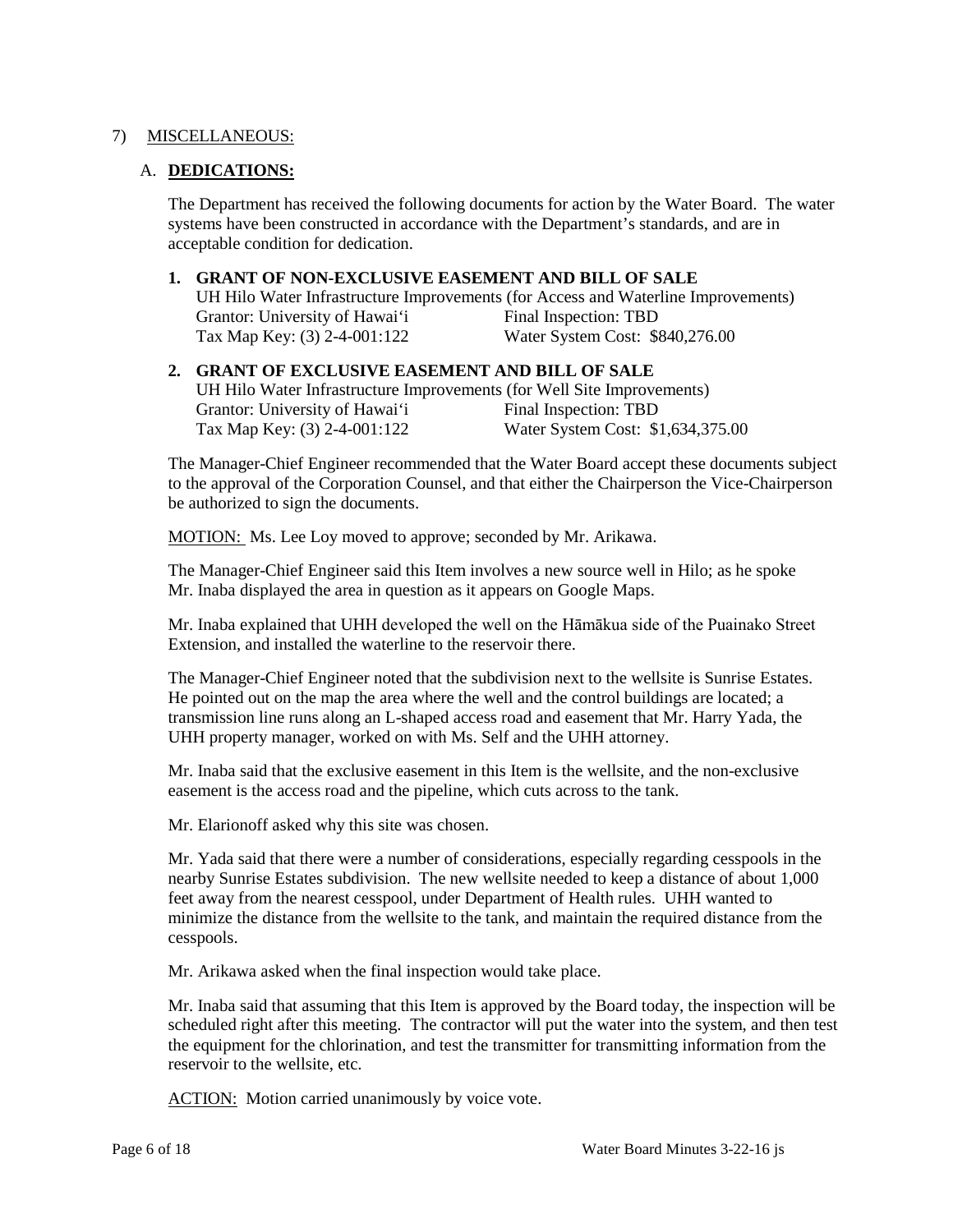## B. **STANDPIPE SIGNUP PROCEDURES:**

 to provide additional standpipe services. The Department has several vacant standpipe accounts Due to the ongoing dry weather conditions across the island, the Department anticipates the need that can be utilized, and would like to propose application procedures for discussion and implementation.

The Manager-Chief Engineer recommended that the Water Board discuss and approve the standpipe application procedures for implementation by the Department.

MOTION: Mr. Arikawa moved to approve; seconded by Ms. Lee Loy.

 The Manager-Chief Engineer said that most of the current Board members were not around when DWS several years ago went through a rather fraught situation involving the allocation of the procedures could be improved. He explained that the meters at standpipes are called lockers; one of those lockers is vacant. At the Pāhoa standpipe, i.e., the Keonepoko Standpipe Facility, four of the 20 lockers are now vacant, and available for allocation. Some people did not approve Manager-Chief Engineer proposed that DWS do a public advertisement to announce the vacant lockers, and invite people who are interested in obtaining a standpipe account to apply by a allowed per site. In other words, DWS does not want two of the same entity on the same site, he said. DWS wants to be equitable across the board, and to be straightforward. The hope is that DWS will minimize some of the concerns that arose from the H.O.V.E. sign-ups. standpipes in Hawaiian Ocean View Estates (H.O.VE). DWS recognized after that episode that standpipes are what put water into a water hauling truck. Typically, there are multiple lockers that service one standpipe, he said. At the Kea'au standpipe, there are 10 lockers, and currently, of how the lockers were allocated. Therefore, before DWS signed up applicants as it has done in the past, DWS decided to bring the allocation procedures to the Board for discussion. The certain date. Under his proposal, the applicant would need a Public Utilities Commission (PUC) license, and must be current on any existing accounts with DWS; only one account holder will be

 there was a lot of rather contentious testimony. Everybody concerned was looking for a fair and equitable process, she said. The Board at the time asked the Legislative Auditor to look at Ms. Lee Loy said that she completely supported this initiative, because any business wants to have the PUC license; a lot of the applicants did not want to go through the process of getting a PUC license, only to fail to get a locker. She said this initiative should be kept separate and apart Ms. Lee Loy said that she was on the Board when the H.O.V.E. sign-up controversy occurred; DWS's allocation process, in order to identify any glitches and to improve the process. know what is expected of them. She noted that some people were securing lockers, but did not from DWS's Rules, because it would be cost-prohibitive for the entity to have to wait while the approval was placed on the Board Agenda. The entity would have to wait a month or two before they could start using the locker to do their water business, she said. She said that this initiative is very smart.

 Mr. Elarionoff asked if there was something like a stainless steel tank involved in the water delivery process, in transporting the water from the standpipe to the house.

 DWS was facing during the H.O.V.E. episode. He noted that in that case, DWS allotted the 10 allocation of the lockers. DWS had hoped that the Legislative Auditor would have provided some suggestions on how to do things better, but the audit found that DWS did nothing wrong. The Manager-Chief Engineer said that was a good question. This is among the challenges that lockers at H.O.V.E. on a first-come, first-served basis; this was in accordance with DWS's existing procedures. As a result, the Legislative Auditor found that DWS did nothing wrong in its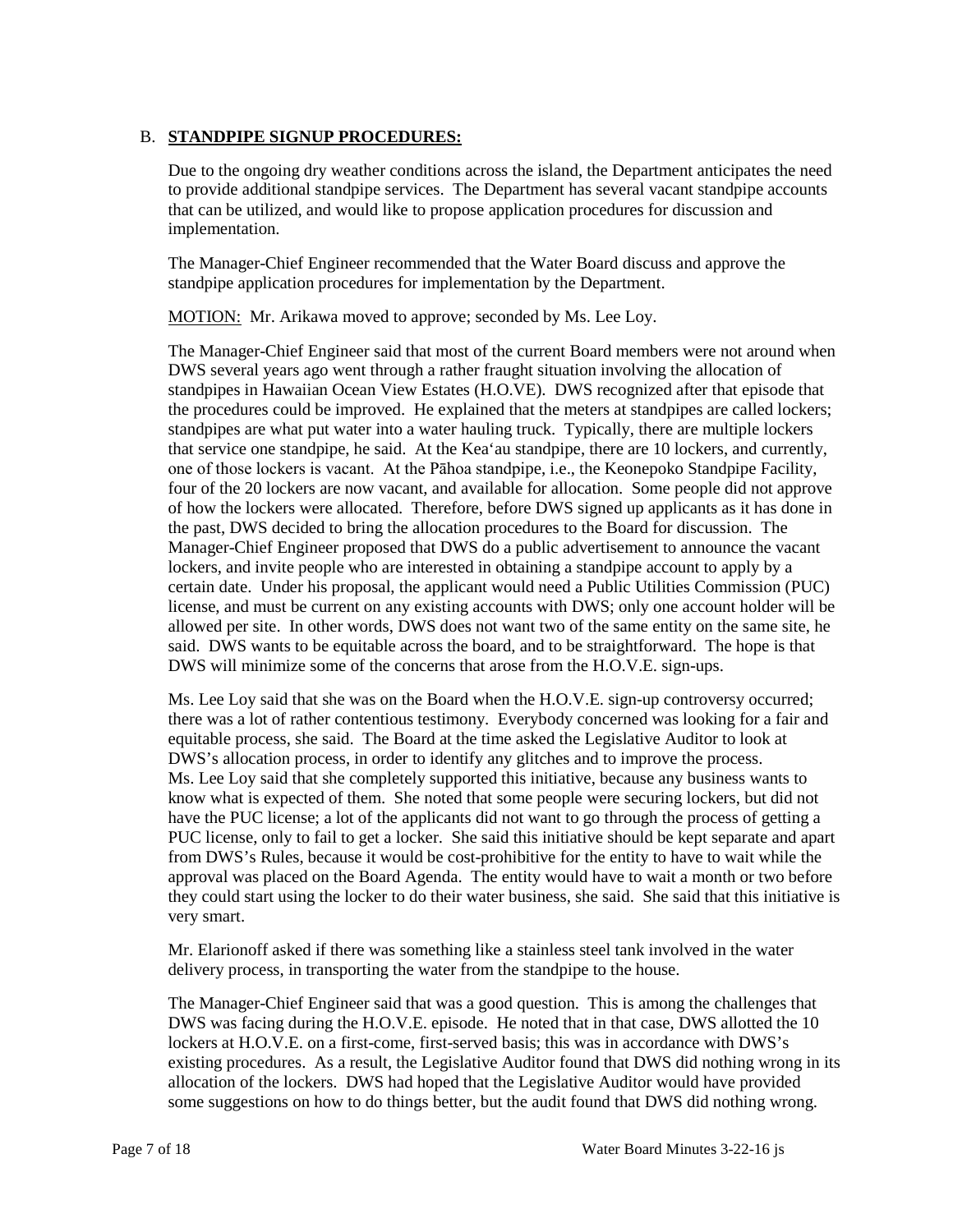PUC requirement to be a good one, because it involves a regulating body which has a specific license for water haulers. As far as the hauling tank goes, the Manager-Chief Engineer said he The Legislative Auditor reserved the right to take matters up at a later date. DWS considers the was not sure what the exact requirements were; the State Department of Health (DOH) has a certification requirement for trucks which haul potable water.

Mr. Balog said yes, the tank needs to be certified.

The Manager-Chief Engineer said he did not know the details of those requirements, but he believed that there were other entities that have regulatory authority.

Mr. Elarionoff asked if DWS's responsibility goes up to the standpipe.

The Manager-Chief Engineer confirmed this.

Mr. Balog asked how many people among the account holders have a PUC license.

 make the fairest and most equitable use of the standpipe facilities, for the greater good of the noted that DWS has accounts among private entities that do not provide water hauling services. The Manager-Chief Engineer said the Department would have to research that. DWS wants to community. These facilities were set up in areas that have a lot of catchment; when the weather goes dry, residents on catchment have the option to get water hauled to fill up their tanks. He In the past, in the absence of ground rules among the allocation procedures, people just came in and applied for a locker.

Mr. Balog asked if DWS planned to retroactively require PUC licenses to existing locker accounts, with maybe a certain grace period in order to obtain a PUC license.

The Manager-Chief Engineer said that DWS was not planning to do that.

 Mr. Balog said that the process has to be fair and equitable for everyone. He did not think it was fair to people applying for lockers to do water business, to allow existing locker holders to have lockers just for personal use.

Ms. Iokepa-Moses said that is what is known as grandfathering in; that is done a lot.

 The Manager-Chief Engineer said that is a challenge, which DWS is trying to balance. This is penalize people who conformed to the Rules back when the lockers were allotted. why this subject was brought to the Board for discussion. The challenge involves whether to

 penalize people who conformed to the Rules back when the lockers were allotted. Mr. Balog said he understood. He said that DWS would explain the need for the change in the process, and give a grace period of a year or so to existing locker accounts to allow them to meet the new requirements. The existing locker accounts would be given extra time to meet the same requirements that everybody would need to meet going forward, he said.

 The Manager-Chief Engineer noted that unfortunately, some of the account holders are not water for the farm. As a non-hauler, the farmer would have no need to get a PUC license. haulers; they have a farm and have the locker to supplement their needs when there is not enough

 whereby the property owner cannot refuse to pay based on a lower tax bill in the past. Mr. Elarionoff said that was understandable; this is potable water. The laws change all the time, and everybody needs to comply with the laws. He cited the example of property taxes that go up,

Mr. Balog suggested that there be two categories of classification: farmers and water haulers.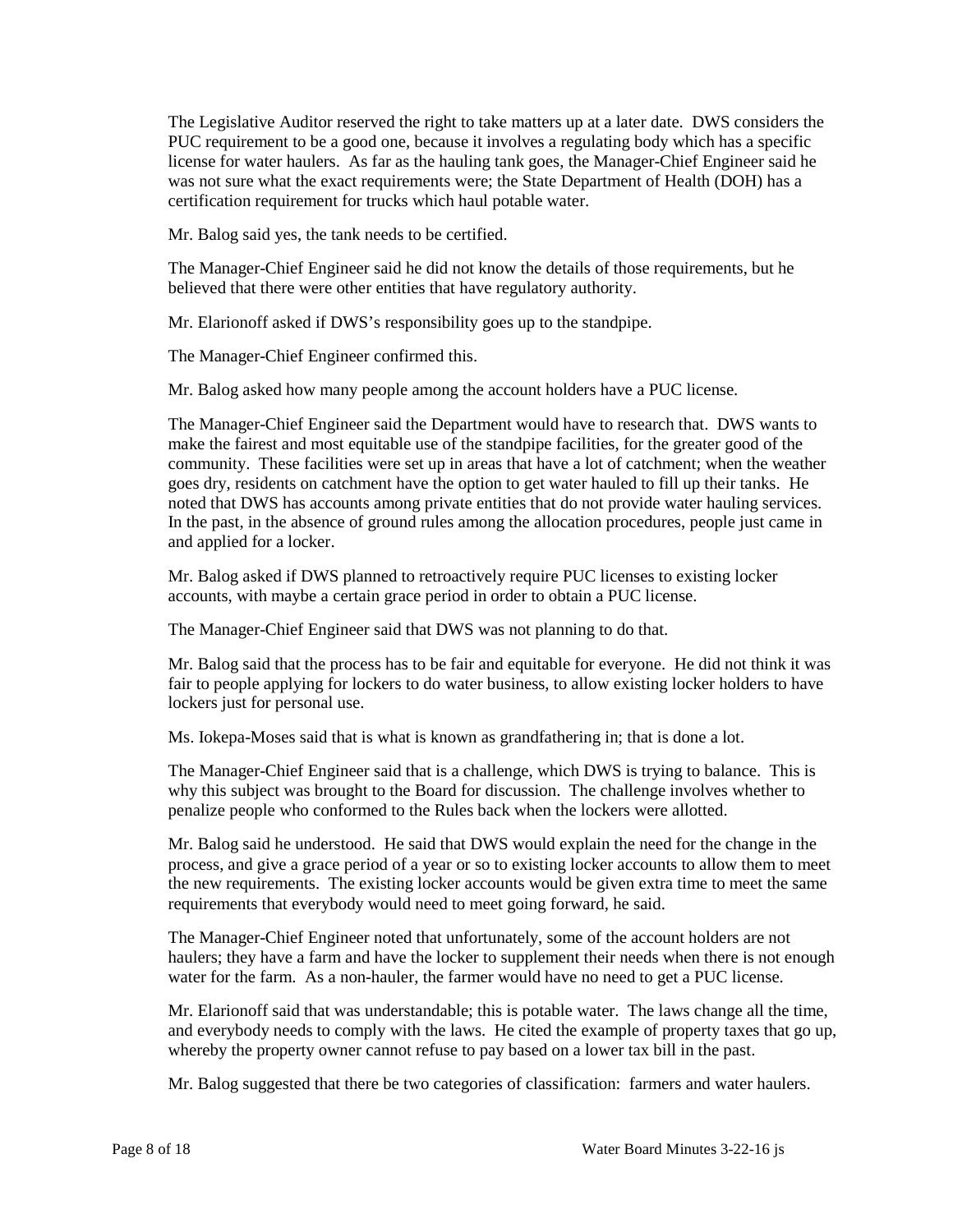as alternate service standbys. Their applications would get considered after the PUC licensee applicants for lockers got taken care of, she said. That is how they would be grandfathered in. Ms. Iokepa-Moses suggested that the non-PUC licensees would go on a secondary list for lockers,

Mr. Elarionoff asked if she used the word "prioritized."

 She said that she could not see taking away a locker for an agricultural (ag) user such as the Ms. Iokepa-Moses said that the people that have PUC licenses would be on the top of the priority list, and farmers or others without the PUC license would be on the secondary list, going forward. Galimbas in Ka'u, who have 1,000 acres of ranching land that uses water for cattle – just because they do not have a PUC license.

 Mr. Balog said that is what he meant: there would be two different classifications. Farmers or ranchers would qualify.

Ms. Iokepa-Moses asked whether they would get a waiver.

Mr. Balog said yes. For personal use, they could call a water hauler.

 farm. During times of drought, they hauled water for residential customers, without a license. He Mr. Arikawa said that Mr. Balog had a good suggestion. He noted that back in the 1980s, he and his brothers-in-law had some 30 acres of anthuriums in Pāhoa, and they hauled water for the said that some kind of classification was needed.

The Manager-Chief Engineer said that DWS can provide to the Board a list of account holders. He noted that DWS does not know exactly what the account holders are doing with their accounts. This list can facilitate future discussion, he said.

 a farmer or an ag person; they need the water. Mr. Arikawa said that Ms. Iokepa-Moses had a good point. DWS cannot take away a locker from

 careful when putting Rules out for which there is no enforcement. Ms. Iokepa-Moses said that DWS may not have the personnel who could spend time doing research and enforcement, to ferret out how much of the water is for ag, etc. DWS needs to be

The Manager-Chief Engineer said that the Board could decide that everybody needs to be a water hauler; that would be one approach. It would be difficult to determine who is a valid ag person. DWS also has had instances of water being used at H.O.V.E. for road maintenance. He asked whether that would constitute a valid account holder.

Chairperson Takamine asked that this Item be tabled until next month's meeting, when DWS could come back with additional information for discussion.

 The Manager-Chief Engineer said sure; he asked if there was any other information the Board needed.

Mr. Elarionoff asked why there was a limit placed on the number of lockers.

The Manager-Chief Engineer said that it is primarily determined by physical constraints. If an evaluation was done that found a real need to add one or two lockers, additional lockers could be provided.

Mr. Arikawa asked if DWS had enough standpipes for the whole island.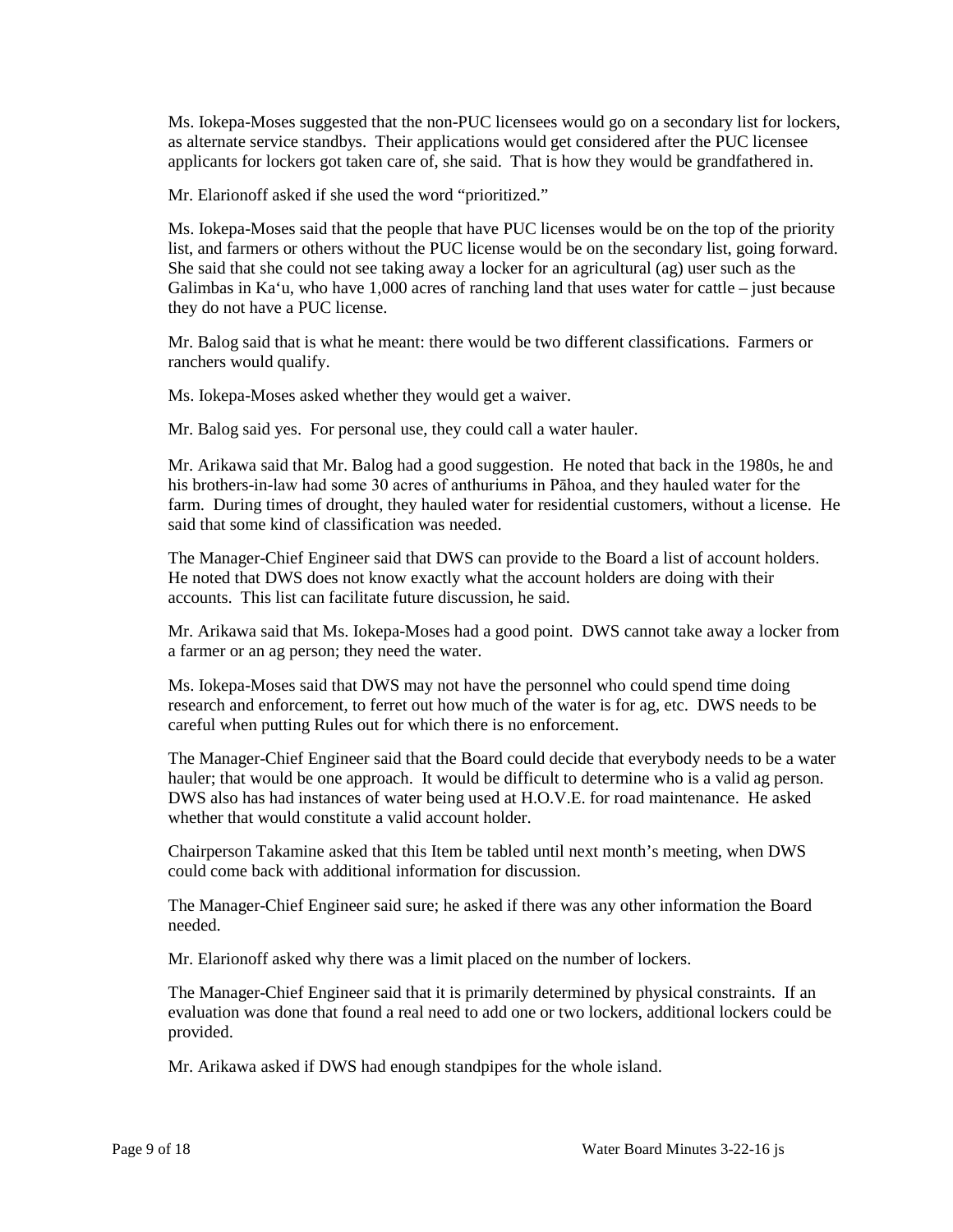standpipes, but in times of normal rainfall, there are more than enough standpipes. DWS puts the standpipes in strategic locations: at Kea'au, Pāhoa, Ho'okena, and H.O.V.E. DWS also has other facilities, where water services are provided off of a hydrant (in the absence of an actual couple of months, such as for construction, etc. He noted that standpipes are for hauling. The Manager-Chief Engineer said the answer would depend on whom one is asking, and it would depend on the prevailing weather conditions. When it is dry, people claim there are not enough standpipe site). In addition, there are sometimes temporary services off of a hydrant for just a

Chairperson Takamine asked if the current Motion had been withdrawn.

The Secretary said not yet; the Board needs to vote to defer the Item.

Ms. Self confirmed this.

The Manager-Chief Engineer asked if there was any other information that the Board wanted DWS to provide at the next meeting, besides the list of standpipe account customers.

Chairperson Takamine asked if DWS could provide information on usage.

The Manager-Chief Engineer said yes, DWS can show usage.

 Ms. Lee Loy said she would like to see usage, too. She wondered if there was a way to thought the data that would come out of that would be helpful. categorize the standpipe account holders. From a planning perspective, the Department might see the need for more ag use in certain areas, and might want to do a future standpipe project. She

 theoretically, they too could hire a hauler. All of these are subjects for discussion. In the The Manager-Chief Engineer said that that is something for the Board to consider. Theoretically an ag person can go hire a water hauler, and any business entity might currently have a locker – meantime, DWS will bring back that information to the Board.

ACTION: Ms. Lee Loy moved to defer; seconded by Mr. Arikawa, and carried unanimously by voice vote.

## C. **DEPARTMENT OF WATER SUPPLY PROPOSED OPERATING AND 5-YEAR CAPITAL IMPROVEMENT PROJECTS (CIP) BUDGETS FOR FISCAL YEAR: (FY) 2017:**

 this meeting to accept public testimony. The Board may change either Budget, or adopt them as The Department's FY 2017 Operating Budget, totaling \$53,901,500, and 5-Year CIP Budget for FY 2017–2021, has been distributed for the Board's review. A public hearing was held prior to presented over two readings.

The Manager-Chief Engineer recommended that the Water Board approve the Department's FY 2017 Operating budget and 5-year C.I.P. budgets for Fiscal Years 2017-2021 on this first of two readings.

MOTION: Ms. Lee Loy moved to approve; seconded by Ms. Iokepa-Moses.

Referring to the FY 2017 CIP list, Mr. Balog asked if projects were classified according to what were likely to go ahead in FY 2017.

The Manager-Chief Engineer said in general, yes. Projects like the Pāpa'ikou Pipeline Replacement, the Pi'ihonua-Kūkūau 2.0 MG Reservoir & Transmission Waterline, and the Waikoloa Reservoir No. 1 Repair are all proceeding well, and DWS anticipates taking these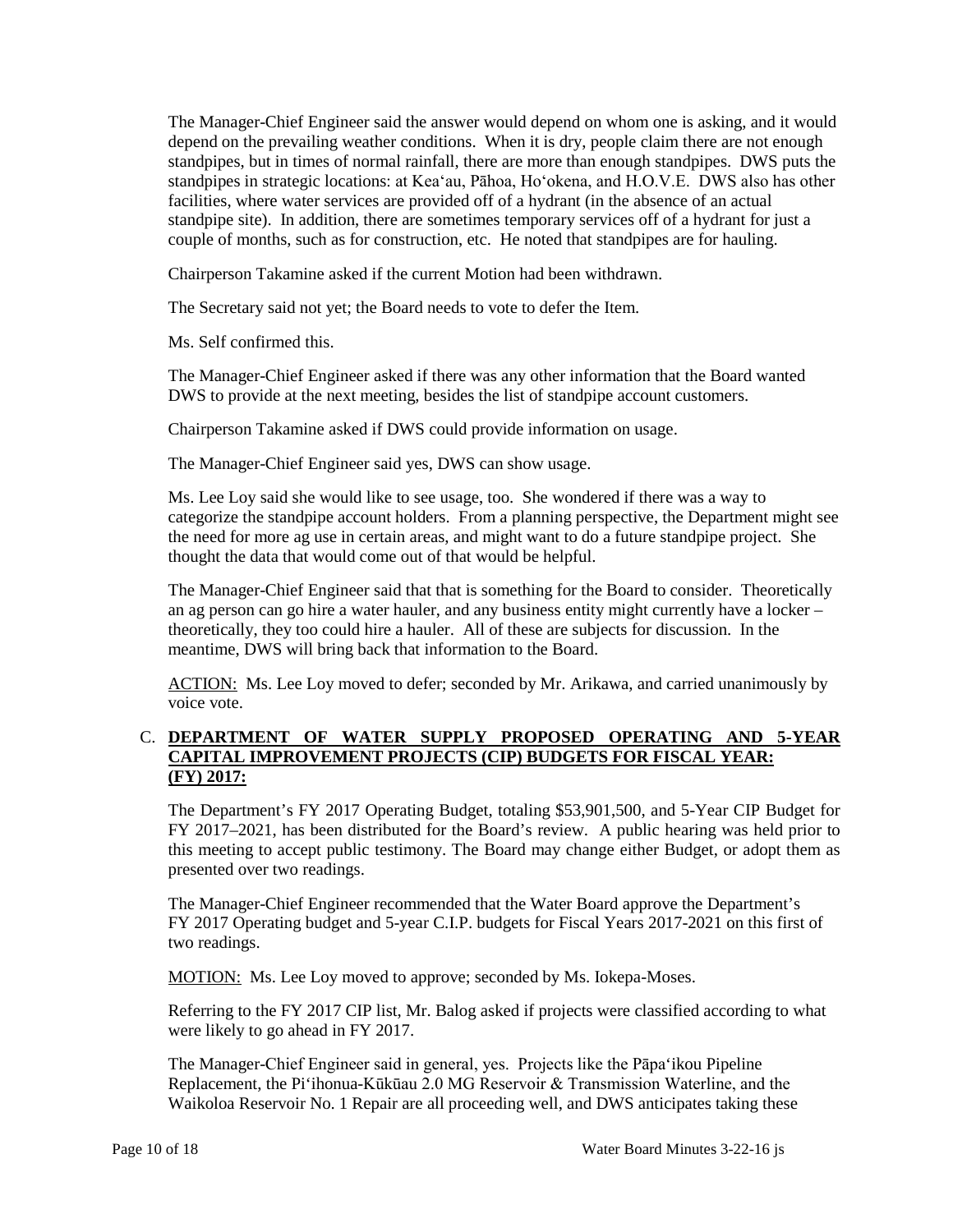completing the design and will be advertising for them. Therefore, DWS needs to secure the projects out to bid shortly. Other projects on the FY 2017 list, such as the Hala'ula Well Development, Phase 2, may not be shovel-ready, but they are at least at the point where DWS is funds by FY 2017, he said.

 Mr. Balog said he just wanted to make sure that DWS was doing projects that it could actually do in FY 2017.

 projects does not pan out as planned, due to factors such as land issues. That flexibility is basically the intent of the five-year CIP list. Mr. Inaba said that there are a couple of projects that could be swapped in if one of the 2017

ACTION: Motion carried unanimously by voice vote.

# D. **PROPOSED ENERGY CIP RATE:**

In conjunction with the Department's FY 2017 Operating Budget, a new rate is being proposed to fund projects intended to reduce the department's dependence on purchased power, which is budgeted at \$22 million in FY 2017. A public hearing was held prior to this meeting to accept public testimony.

The concept for this new rate was developed as a result of a funding option recommendation in the Department's 2015 Energy Evaluation Report.

The energy rate is budgeted at \$0.05 per 1,000 gallons, and is expected to generate \$460,000.00 in FY 2017, to be used on 2 projects:

- • To install power factor correction capacitors at 16 well sites (\$240,000.00); and
- To install variable frequency drives at 2 well sites (\$220,000.00).

The energy rate is to be adjusted annually, depending on projects to be funded.

The Manager-Chief Engineer recommended that the Board approve the Department's new Energy CIP rate, beginning in FY 2017 at \$0.05 per 1,000 gallons. The rate will be adjusted annually, based on energy-saving projects proposed by the Department for the year.

ACTION: Mr. Arikawa moved to approve; seconded by Ms. Lee Loy, and carried unanimously by voice vote.

## E. **UPDATE RE: NATIONAL PARKS SERVICE'S PETITION TO DESIGNATE KEAUHOU AQUIFER AS A GROUND WATER MANAGEMENT AREA:**

 May 19, 2016, at the West Hawai'i Civic Center. The National Park Service will be providing The Manager-Chief Engineer said he had told the Board that the Commission on Water Resource Management (CWRM) would be meeting on May 17, but the actual date is Thursday, some new information at that meeting, he said. The meeting is now posted on the CWRM website, but the Agenda has not been posted yet.

## F. **EXECUTIVE SESSION RE: NATIONAL PARKS SERVICE'S PETITION TO DESIGNATE KEAUHOU AQUIFER AS A GROUND WATER MANAGEMENT AREA:**

*(No Executive Session was held.)*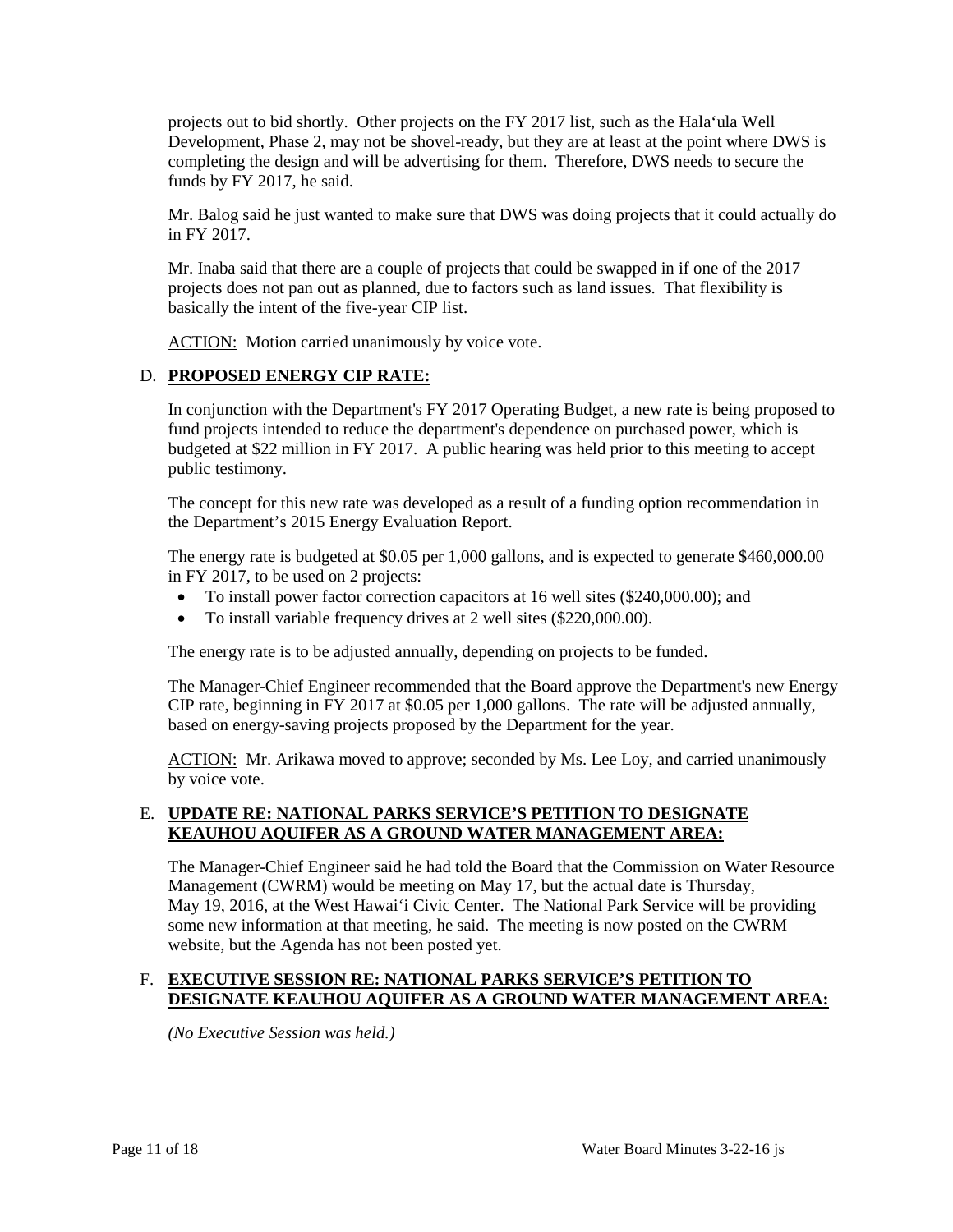# G. **DISCUSSION OF AMENDING DWS RULES AND REGULATIONS:**

The Manager-Chief Engineer said that this Item had been discussed back in January, and DWS thought it would be good to do an overall look at the Rules and Regulations, and has brought it back as a whole to the Board. This amendment was not done piecemeal. The proposed red-lined revisions were crafted by the staff. He asked the Chairperson how the Board wanted to handle the revisions: page by page, or item by item. He invited questions from the Board.

 Ms. Lee Loy asked about Section 3-4, Application for Water Service, on Page 14. She noted that the red-lined version added a new section, Section 6. She asked what the rationale was behind that addition. She said she had a similar question regarding the item on Page 28, labeled as Water Service to Lots Out of the Service Limits. She asked how those changes came about.

The Manager-Chief Engineer said that the red-lined version was a collective effort by Customer Service, Finance, Engineering, and Water Quality. He invited Mr. Uemura of Customer Service to come up.

 Speaking on the new Section 6 on page 14, Mr. Uemura said that a new tenant or new owner will go into a property, and find the water on. Usually, when Customer Service closes the account, DWS tags the property to let the next person know. If for some reason the new person does not get the notice saying that they have water, disputes sometimes ensue over when that water should start.

Ms. Lee Loy said that the dispute would be over the payment for the water that they are using.

 Mr. Uemura said that it could be a week's worth of water, or it might be a little bit longer than that. This new provision will help DWS to be able to capture that water use; somebody is using water. This passage is also found in the Rules of the other counties, Mr. Uemura said.

Ms. Lee Loy asked if this would apply similarly to larger commercial facilities with numerous tenants.

Mr. Uemura confirmed this.

Ms. Lee Loy said this was good.

 Mr. Arikawa said that this is a problem that all of the real estate people and property management companies face; it is very good that DWS put in this provision. He said that sometimes, new tenants plead ignorance by saying they did not know they actually had to *sign up* for water; in truth, these people will have known all along that the water was on.

Ms. Lee Loy had the same question regarding Page 28.

 requirements for a land use application, change of zone or subdivision, he said. Therefore, DWS and Planning want to prevent people from coming in and getting two services for a parcel that is not fronting a water main; under such a scenario, people then go in for a subdivision application Mr. Inaba said that DWS had worked on that section with the Planning Department. When lots are considered out of bounds, or out of the service limits, the lots do not meet the improvement because they already have two homes on the parcel. Planning stressed the need to work together with DWS, as people claim to already have their water to their property, but wind up not meeting the Water System Standards for a subdivision. This new provision aims to conform with the intent of the County as a whole, by working with the Planning Department.

Ms. Lee Loy asked if it just means one additional lot.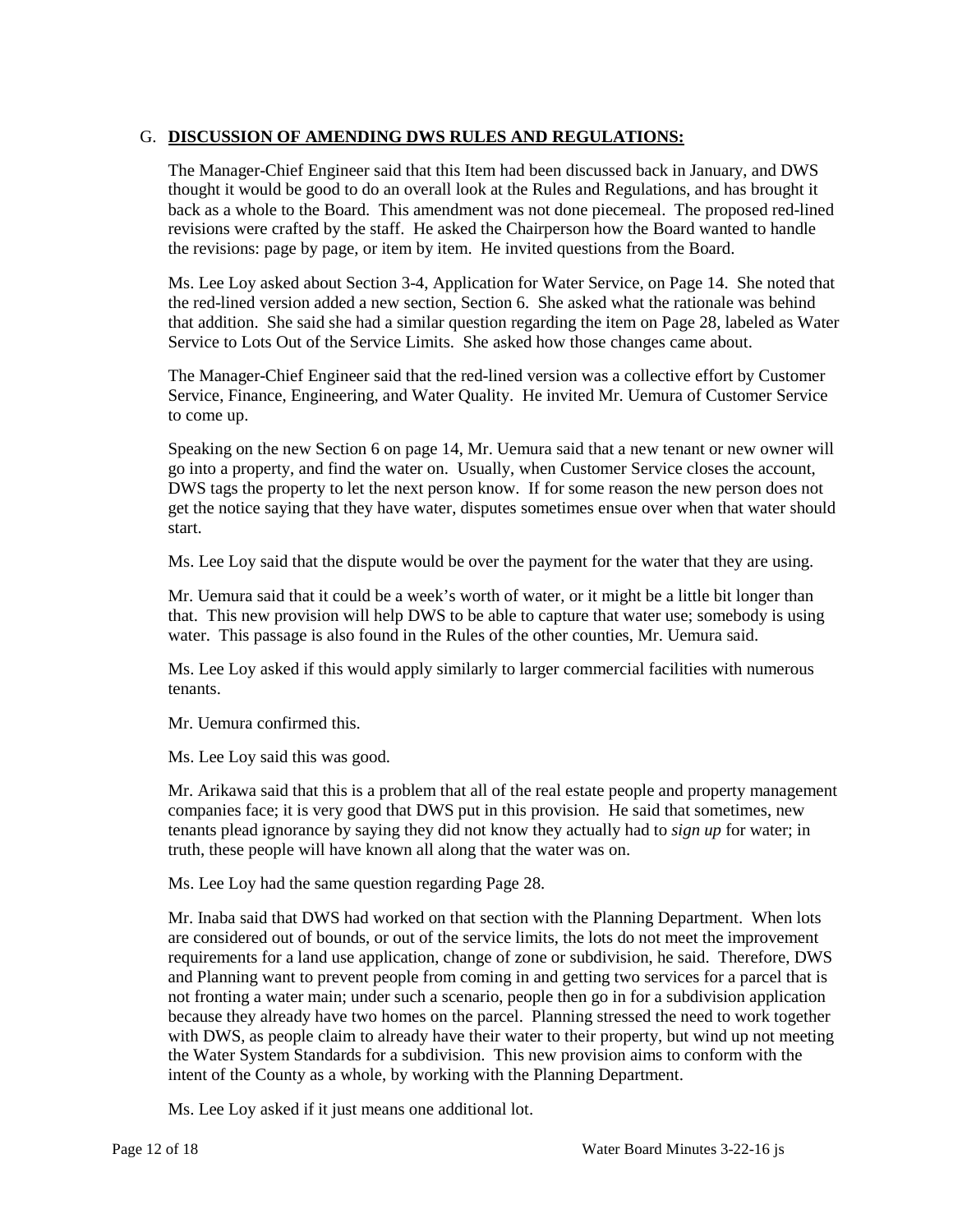Mr. Inaba said it is one equivalent unit to any lot outside of the service limits. DWS is trying to allow for that first residential unit on the property to get a meter, where water is available.

 comment on his part. Mr. Elarionoff took exception to the language in Section 3-21, on Page 23, which says: "No Cross-Connections with other water supplies shall exist…" He said the rest of the sentence is not needed, because the above-quoted phrase was such a strong statement. He said that was just a

Ms. Self noted that this was the original language; it was not changed.

 requirements. He asked if anyone felt strongly either way. The Manager-Chief Engineer said that this section was quite detailed, and was more detailed than it needed to be. Most of the revisions to this section involved house-cleaning; DWS did not want to get too specific in its Rules and Regulations, for fear of conflict with changing national

Mr. Elarionoff said he was not asking for any changes.

 Mr. Arikawa asked about revised sub-section 6(b) on Page 25. Before the revision, DWS used to furnish and install the backflow prevention assembly; the new language says that the applicant will install that DWS-approved backflow preventer. The applicant will now be responsible for maintenance, etc., Mr. Arikawa noted. He asked if an inspector will have to go to the site before anything can be done.

 hydrant. Historically DWS has been providing DWS backflow preventers, but they have come The Deputy said this section is primarily for temporary water meter installations, typically off a back damaged or broken. DWS has had to absorb that cost, he said. With the revised language, DWS will require these applicants to provide the backflow preventer, and it will not be unlocked until one of DWS's cross-connection inspectors inspects and approves it.

Chairperson Takamine asked if this would be more like residential construction.

 The Manager-Chief Engineer said yes, it would be like permanent installation. DWS's challenge here is because this was the only case where DWS was providing the backflow preventer for a private entity; it has really been for the applicant's benefit. The applicants have been getting this not sure why it was set up like this in the first place; DWS is now trying to make it right. service, and DWS has been putting its infrastructure in there and maintaining it, he said. He was

 Mr. Arikawa asked if the consumer is responsible for hiring a licensed plumber; he asked if anybody could install the backflow preventer. The assembly has to be on the approved backflow assembly list; DWS inspectors would check this.

 The Deputy said it has to be a licensed plumber, who would be familiar with the requirements for the backflow assembly.

Mr. Arikawa asked if it would be okay if the consumer installs the backflow preventer himself and it passes inspection by DWS.

The Deputy said yes.

The Manager-Chief Engineer said that it would be okay for the most part. The difference was that this would be a temporary situation, so it was not clear whether it falls under the Plumbing Code, he said.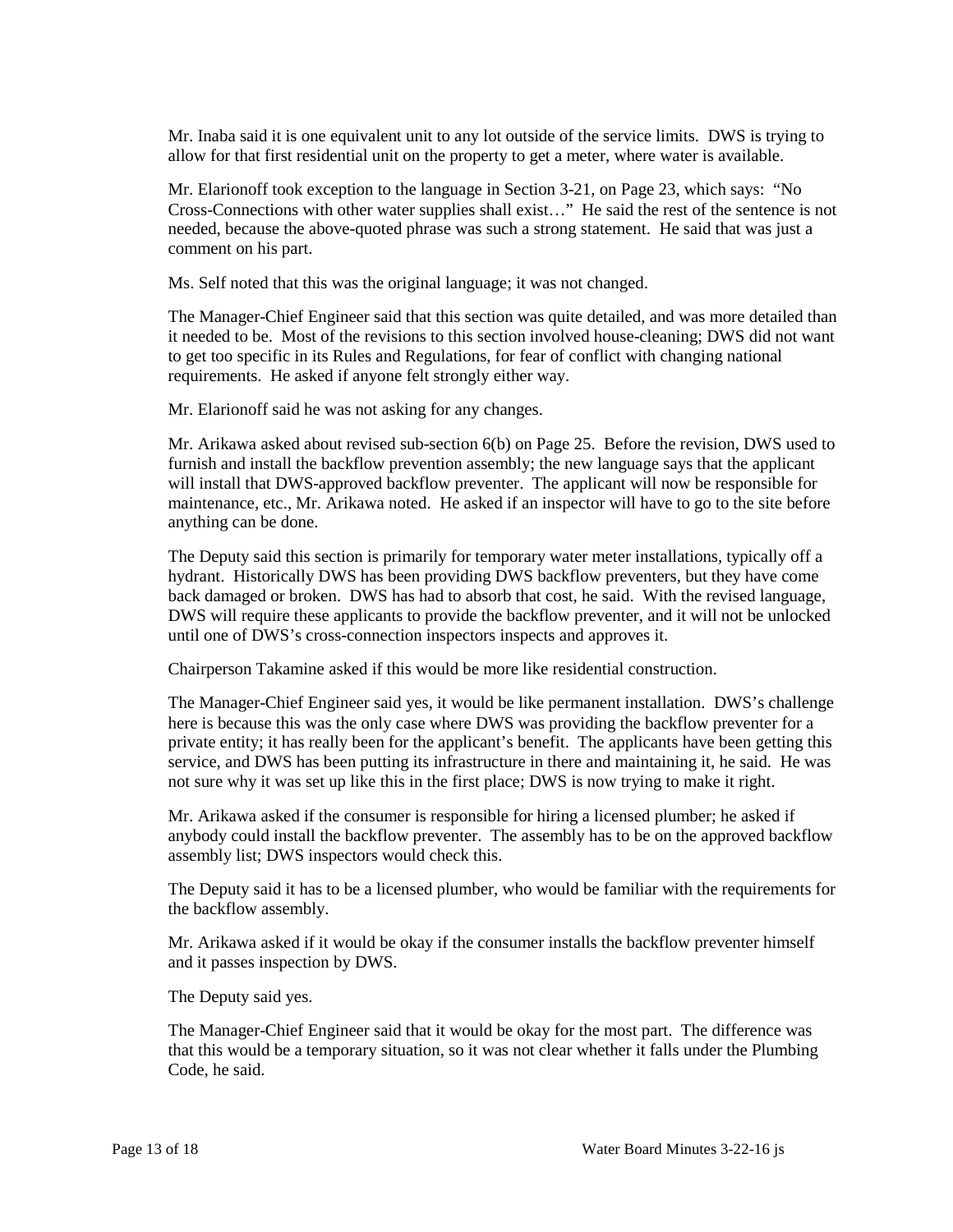involves a backflow preventer, a critical component of the system. Mr. Arikawa said that he would think it would fall under the Plumbing Code, because this

The Manager-Chief Engineer concurred.

Chairperson Takamine asked if any licensed contractor can install it.

Mr. Inaba said he was not sure; the Plumbing Code might pertain to an installation close to a house, but this location is out in the public Right-of-Way.

The Manager-Chief Engineer said that staff can check into it.

Mr. Inaba agreed.

The Manager-Chief Engineer said that DWS can check to see if the Plumbing Code applies. He sketched out a scenario where DWS installs the fittings from the hydrant to the meter, with typically a 2-inch meter flange out of the meter, to a nipple, to some kind of union; this enables the installation of the backflow preventer.

 Mr. Inaba said that staff could also double check on whether the General Contractor's requirements apply.

ACTION: Motion carried unanimously by voice vote.

Mr. Arikawa thanked the staff for their hard work on hammering out the amended Rules and Regulations.

The Manager-Chief Engineer said it was good timing, because of the other Rule revisions.

 Ms. Self noted that now a Public Hearing must be set up regarding the amended Rules and Regulations.

## H. **MONTHLY PROGRESS REPORT**:

 Mr. Arikawa asked about the Ola'a No. 6 project, noting that it has stood at 97.4 percent completed for a long time.

 The Deputy, whose project it is, explained that the remaining balance is the retainage, with about contractors. DWS cannot make final payment until those releases come in; DWS has reminded \$10,000.00 of contract work remaining. As reported at an earlier meeting, the contractor has provided the as-builts, and they still owe DWS two more releases-from-liens from their subthe contractor about that several times, the Deputy said.

Mr. Arikawa asked if there were an end date to this contract.

 The Deputy said yes, the date was April 27, 2012, and liquidated damages were assessed accordingly.

Mr. Arikawa asked if the liquidated damages were still ongoing.

The Deputy said no, DWS has closed the contract already, ending the construction clock in March of 2014.

 Chairperson Takamine said he noticed on this month's report that there is approximately \$23,350,000.00 in new work. He asked if there were any projects that will be coming online soon.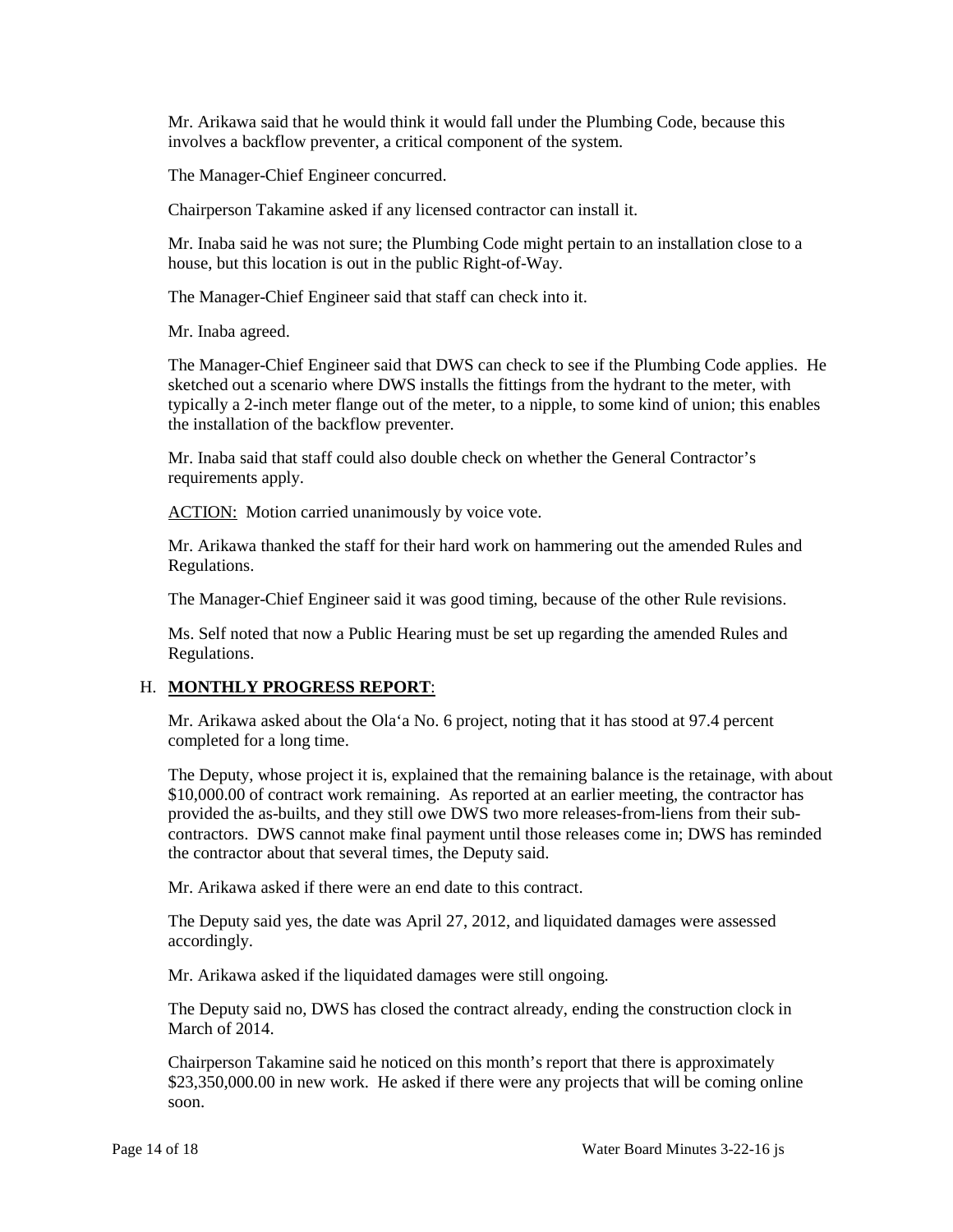The Manager-Chief Engineer said that DWS has been trying to put some projects out to bid.

Mr. Inaba said that the first project to come out will probably be the Pi'ihonua-Kūkūau 2.0 MG Reservoir and Transmission Waterline. DWS is trying to get it advertised by the first week of April. In the next couple of months, DWS is looking to put the Nohea Street/Santos Lane G.I. Pipeline and Service Lateral Replacement project, which is State-funded. The Waikoloa Reservoir No. 1 project should come out a couple months after the Nohea Street/Santos Lane project, he said.

 The Manager-Chief Engineer said that DWS is looking at advertising the Nohea Street/Santos Lane project sometime in the summer. The plans for that project are with the State, and assuming Honolulu. DWS still needs to execute a Use and Occupancy Agreement for this project, and the Department figures that the turnaround for that will be about two months. DWS's project the State approves the plans, the plans will be forwarded to the State Right-of-Ways Branch in engineer has been instructed to follow up with the State on the status regularly, by phone or email.

Mr. Inaba said that the State is aware that DWS will be following up regularly; the State has been quite helpful lately in getting things through, such as permitting, etc. DWS has been working well with the State, he added.

## I. **REVIEW OF MONTHLY FINANCIAL STATEMENTS:**

No discussion.

## J. **MANAGER-CHIEF ENGINEER'S REPORT:**

The Manager-Chief Engineer will provide an update or status on the following:

- legislators. It was a great chance to improve DWS's relationships with the legislators, DWS in the future. The legislators seemed pleased that DWS had reached out to them, responded to their questions, etc. The Manager-Chief Engineer said that DWS will be a 1) Report on Meeting with Big Island Legislative Caucus – The Manager-Chief Engineer said the meeting held on Oahu last month went well; Chairperson Takamine and the Deputy were in attendance, along with the Manager-Chief Engineer and the Big Island and to seek future CIP funding opportunities, such as the Nohea Street/Santos Lane project. Chairperson Takamine said that the meeting went a long way towards showing the legislators where DWS is coming from, and to defuse any issues that might hamper lot more strategic and organized ahead of upcoming Legislative sessions, in terms of touching base with the legislative caucus. He thanked the Chairperson for facilitating the meeting.
- conference in June will have received a memo, the Manager-Chief Engineer said. The state Hawai'i Water Works Association meeting will be in Wailea, Maui, from 2) Upcoming AWWA Conference – Board members who will be attending the national November 2-4. The Manager-Chief Engineer encouraged interested Board members to consider attending that conference; four Board slots have been allotted. He said these conferences are very informative.
- 3) Matters of interest to the Board The Manager-Chief Engineer called Ms. Hayducsko up to give her quarterly energy update. Ms. Hayducsko explained what DWS is doing to reduce its **demand charge**. Board members may not be aware of what kind of electricity bills the Department gets, so she included a sample HELCO bill in the Board packets. HELCO charges DWS for having HELCO's generators on standby, so that DWS can on turn its wells when it needs to, Ms. Hayducsko said. Those demand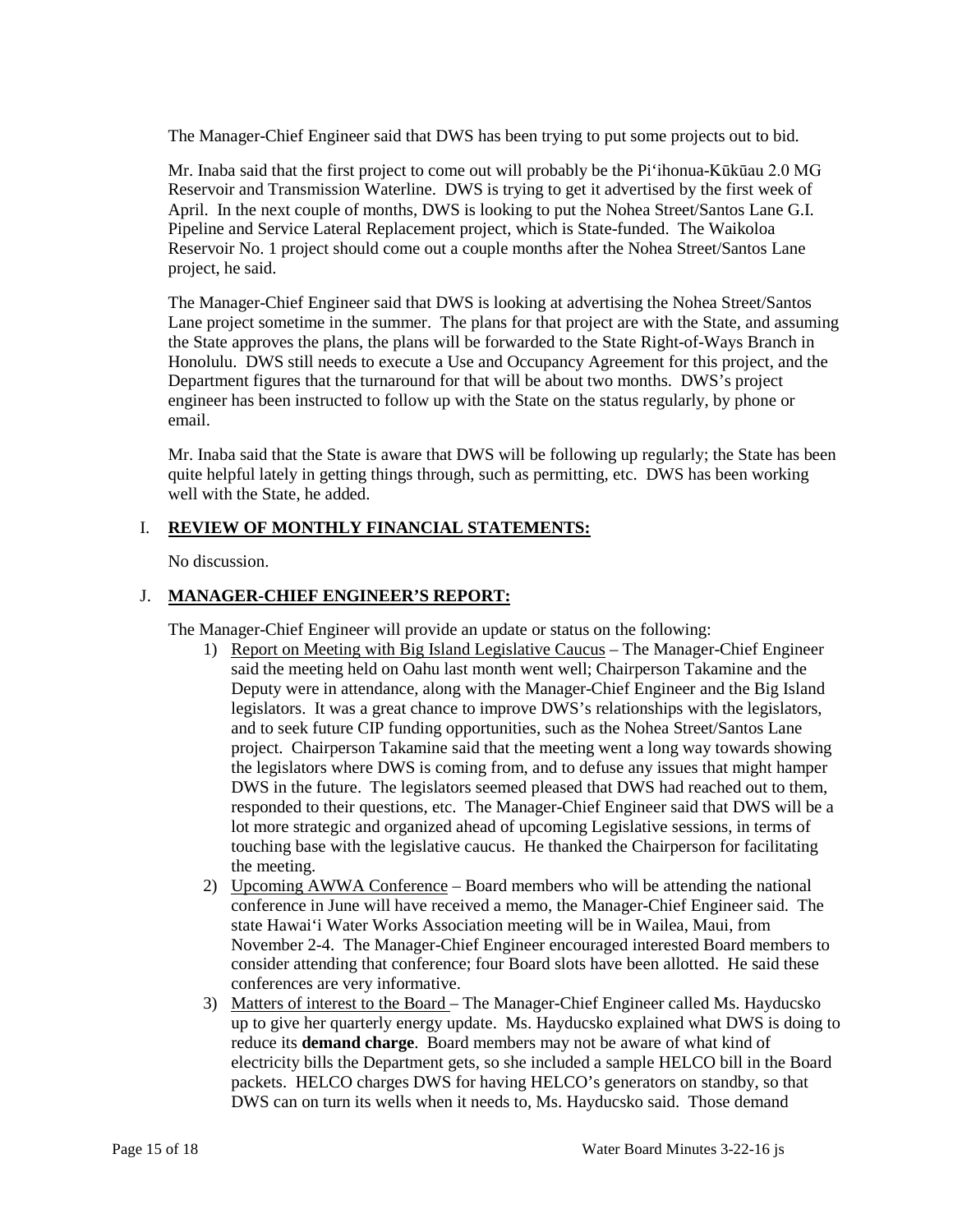she said. Ms. Hayducsko turned to the **power factor** item on DWS's HELCO bills, which is one of the things that DWS is trying to address with the newly-adopted energy biggest motors, the (HELCO) bill includes a power factor assessment on the equipment's ability to convert the delivered power into usable power." The power credit on its bill if DWS is able to get that power factor up to 99 percent – using a power demand charges on its HELCO bills. The Manager-Chief Engineer said that if DWS is less efficient, by having a power factor of 85 percent or lower, the Department gets penalized. Ms. Hayducsko confirmed this; if DWS is more efficient, it will get a credit. That is why DWS is trying to move from the penalty phase to the credit phase. The power factor capacitors that are part of the energy CIP project will result in reduced energy charges with an expected payback of about two years on most of these motors. reduced its fuel surcharge; DWS does not expect that will prevail indefinitely, so DWS has budgeted an adequate amount for a possible fuel surcharge hike next year. well as her regular civil engineering duties. He said that she is very sharp in her understanding of electrical power, and he was confident that she could answer any clause whereby in the past when a DWS well went down for more than 12 months, the Department paid the monthly demand fee for 12 months until the demand charge went away. DWS *now* has an option to request that HELCO revise the account so that when a is a major breakthrough for DWS, Ms. Hayducsko said. She explained that this meant huge savings, with the demand charges running around \$10,000.00 for some of these was frustrating to have this happen with wells that are out of service such as Haleki'i, Mr. Elarionoff asked if anything goes through these meters. Ms. Hayducsko said that a charge" means. Ms. Hayducsko said it means the standby charge; referring to the idling and ready to increase power production. The Manager-Chief Engineer said that the back page of the sample bill shows a figure for the demand charge, at \$4,399.30; charges can be substantial, even when DWS's wells are backup wells. DWS is looking to reduce those demand charges as much as possible for wells that are down for repairs, CIP rate, using power factor capacitors. She explained in her written report that "on the factor is a percentage, and power factor percentages of less than 85 percent carry a penalty. On the sample HELCO bill, the power factor is 82, and DWS was charged an additional \$241.00 for it. Ms. Hayducsko said that DWS can reverse that, and get a factor capacitor. By doing so, DWS can get an additional 1.5 percent off its energy and Ms. Hayducsko noted that DWS's energy cost has gone down, partly because HELCO Meanwhile, DWS has been making some strides in improving its Rider M program. returns. The Manager-Chief Engineer commended Ms. Hayducsko for wearing many "hats" for DWS, including the energy initiatives, the unaccounted water program, as questions today. If anything requires follow-up, she can provide a presentation next month to address any remaining questions. Ms. Lee Loy asked if DWS needs to renegotiate its arrangements on standby charges with HELCO. Ms. Hayducsko said that DWS may not have such an option to renegotiate, but said that DWS found a little well is down and the pump has been pulled, HELCO will change DWS's rate structure, so that DWS does not get levied the demand charge while the well undergoes repairs. It wells, just to have the power ready to go on. The Manager-Chief Engineer said that it Hualālai, Honokōhau, Parker 2, etc. DWS has had to pay the demand charges for all of those wells, which DWS knows will be out of service for an extended period of time. little bit of power goes through the meter, and DWS pays the demand charge whether the Department uses the well or not. Mr. Elarionoff asked what the term "demand sample HELCO bill, the utility measures how many kilowatts DWS *might* be using at any one time. HELCO has its generators ready to provide DWS with power, and because its generators are idling, they charge DWS for that generator capacity. It is based on how much capacity that HELCO has to maintain in their generators that are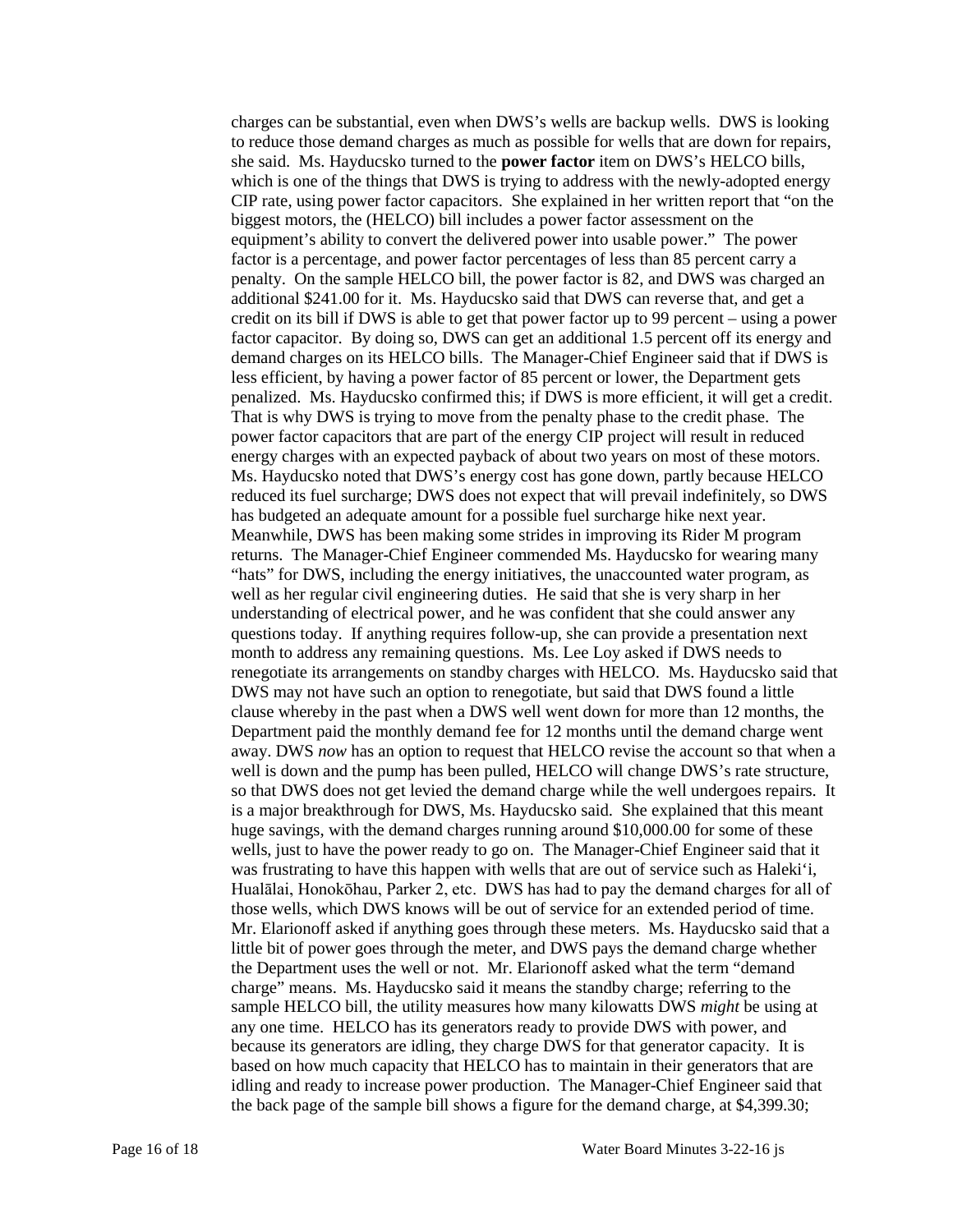kilowatt charge. These are very big motors, with a lot of power coming in, she said. highest demand in the last 12 months. For example, if DWS had a given motor running full-on in January, but since then the motor is running at 50 percent of that power usage HELCO also levies an energy charge for just the kilowatts DWS used, shown on the back of the sample bill at \$75,000.00. This is the meter charge, which registers when the wells are on. Mr. Balog asked if DWS uses soft starts. Ms. Hayducsko said yes, in many cases DWS uses them. The Manager-Chief Engineer said that the Department is moving towards using VFDs, because of the various concerns about efficiency. Chairperson Takamine asked what a VFD is. Ms. Hayducsko likened a VFD to a blender, which allows DWS to choose how fast the motor is running; without a VFD, the motor is on High the entire time it is on. The Manager-Chief Engineer said a variable frequency drive (VFD) is also like a dimmer switch. Ms. Hayducsko explained starts. Ms. Hayducsko said that DWS had soft starts on a lot of its sites. Mr. Arikawa asked if this sample bill was just for the Lālāmilo/Parker wells. Ms. Hayducsko said it was the bill for just one of the eight wells there; she shared the bill with the Board because she thought it would be of interest. The Manager-Chief Engineer said it was not DWS's biggest bill, either. Ms. Hayducsko agreed that this was not the biggest bill. DWS pays the demand charge every month, even if it does not use power at that level. Ms. Hayducsko noted that on the front of the bill it shows a *measured*, and a *billed*  HELCO's rate structure is set up with the PUC so that they charge DWS based on the with a variable frequency drive (VFD) on, DWS will still have to pay that full-on January rate until a full year goes by. That is the power that HELCO has ready, which they charge DWS for. This is basically their electric production idling fee, she said. that a soft start ramps the power to the motor incrementally, avoiding a large power spike in the nearby system. Mr. Balog said that his business recently implemented soft Mr. Elarionoff said this helps him better understand; at first he did not understand the idea of converting "the delivery power into usable power." It did not make sense to him, he said. Ms. Hayducsko said he was referring to the power factor, which is based on kilowatts and kilovars.

On a separate subject, Chairperson Takamine asked about a recent Council Resolution regarding Nālani Street.

 Mr. Inaba said that the Resolution involved a Council-initiated Improvement District for Nālani Street. The Resolution calls on the Manager-Chief Engineer to provide a report to the Council on upgrading that area to install a water system which meets DWS standards. DWS may have to hire a consultant to do a preliminary engineering report, etc.; this will depend on what funding options are available, he said.

 these in the past, with the USDA as the usual funding source. Depending on the median because the residents do not have to pay back the full amount; up to 45 percent of the funding utilize, the Manager-Chief Engineer said. Ms. Lee Loy asked if this would be coming out of The Manager-Chief Engineer said that DWS might have to come back before the Board because DWS may be required to upfront some of the investment, to pay for the preliminary engineering report and the Environmental report that are required for Improvement Districts. DWS has done household income, a portion of the funding is a grant. That makes the arrangement attractive, may be a grant. The Nālani Street area involves only 31 lots, so it is not clear what funding mechanisms this Improvement District will qualify for. The Council Resolution directs DWS to do the report, but DWS needs to sit down with planners and the Council Member whose district it is, Mr. Dru Kanuha. DWS will leave it up to them as to what funding source they want to DWS's budget. The Manager-Chief Engineer said that it possibly would, for now, but DWS will be seeking reimbursement.